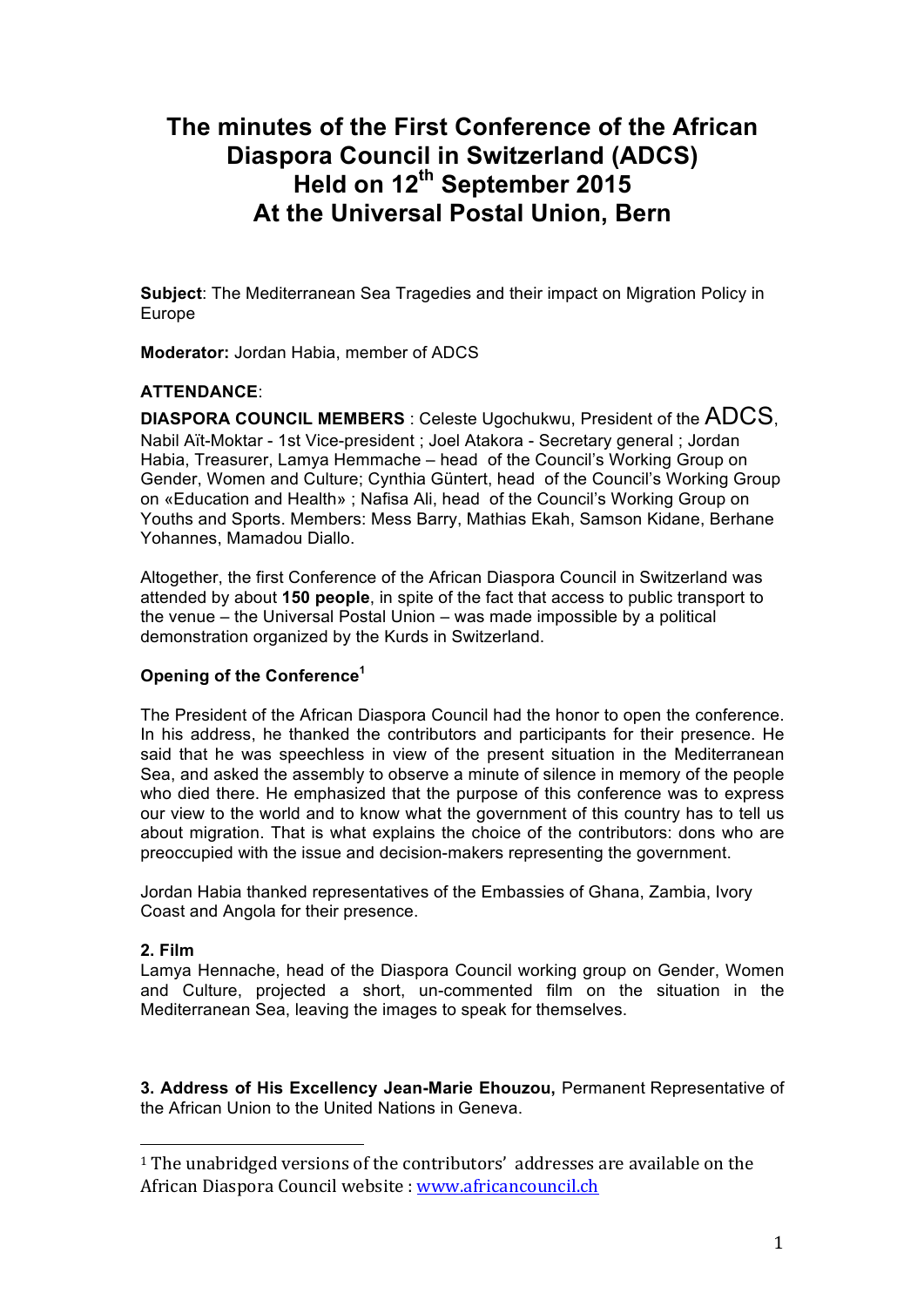In his extensive address, Ambassador Ehouzou stated that growth rates in many African countries are among the highest in the world, but that the youths have not benefitted from it. It is this discrepancy and conflicts that push the young people to flee (Libya). Peace is the primary condition for change. Thereafter, Mr Ehouzou touched on the main causes of these migration tragedies of which young Africans are victims. He stressed that the disasters have assumed alarming and disturbing proportions because entire parents and relations can be in one batch of migrants.

The causes of these disasters include discrepancies in African policies which make it impossible to find solutions to the problems, the criminal networks which board mothers, babies and children in the same makeshift boats and make huge profits out of the business. However, the remote causes of these disasters were slavery, colonization and endemic diseases such as Ebola, etc.

Honorable Ehouzou summed up the causes and effects by emphasizing that we are collectively responsible for what is happening today in Africa, in view of the fact that 34 out of 54 African countries are among the least advanced (very poor), whereas the continent is richly endowed with raw materials.

As regards solutions, His Excellency stressed that short-term solutions can be sought both in Africa and host countries. Such solution include abolishing visas among African countries, free movement of persons and goods, inter-African and international mobility; that would entail reviewing visa regulations and facilitating its acquisition, mutual recognition of certificates among our countries, promotion of education and training in the countries concerned, investing in decent jobs there, enlightening the people on migration and get non-African countries to help make traveling risk-free; recognizing the rights of migrants in the host countries, and combating the networks of human traffickers, collaborating with the Libyan authorities and helping them to stabilize the elected government.

Mr Ehouzou thereafter underscored the important role the Diaspora plays within the African Union which is why it is considered the 6th region of Africa. He thanked this Diaspora for its overall commitments. He also recalled that the African continent has the youngest population in the world, and that in a few years' time, 1 out of every 4 young people in the world should be African.

Finally, His Excellency emphasized that in the past, the African continent was the place people had always come to in search of solutions for the problems that existed elsewhere. He also recalled that as a result of slavery and colonization, Africa helped to develop the Western countries, but there was no Marshall Plan for the development of Africa, as there was for Asia. Moreover, he added, African colonial soldiers helped the West during the two world wars. Given these contributions by Africa, honorable Mr Ehouzou keeps wondering: "Why did the West not grant a Marshall Plan to Africa?" He further hammered out that the independence in the 1960s saw countries bled white, without social and healthcare infrastructure, while the international commitments towards development were not honored. He did not mince his words when he pointed out that today the  $8<sup>th</sup>$  Millennium Goal on Global Partnership for Sustainable Development of the poorest countries which was particularly targeted on Africa was a failure and that its situation report will soon be made at the United Nations. However the African Union Agenda 2075, adopted at the Conference of Addis Ababa, to promote prosperity, integration on the continent and focus on the fixing migration is a sign of hope to Africans.

4. **Projection of a film**: the interlude between the preceding presentation and the next one focuses on the causes of migration.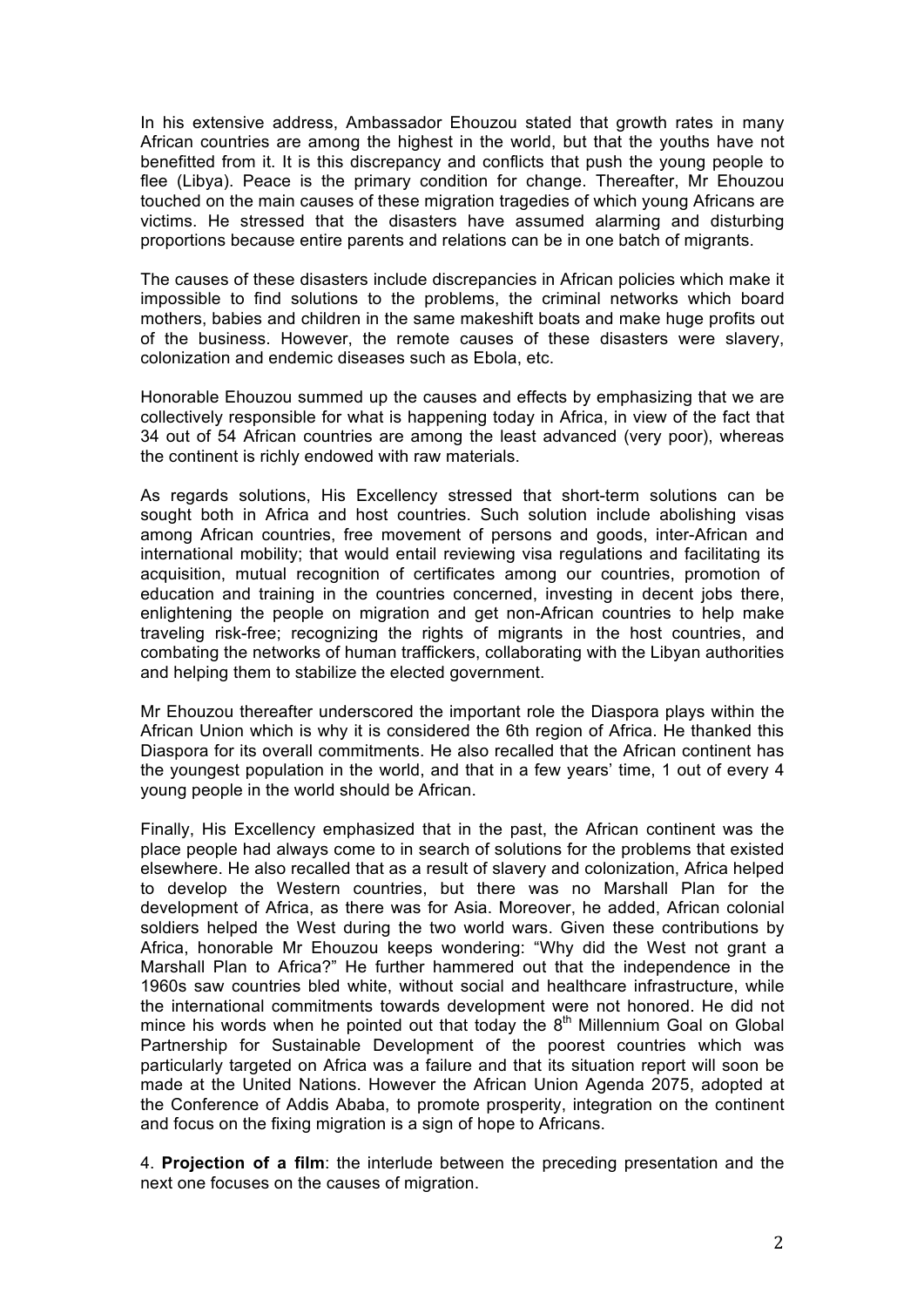## **5. Presentation by Dr André Loembe : « The Causes and the effects of Conflicts in Africa »**

In his presentation, Mr Loembe recalled that the present situation is reminiscent of past tragedies and that the Mediterranean Sea has become the biggest cemetery for Africa's children. While thanking the conference organizers, he recalled that these tragedies are a repetition of history and not isolated incidents, stressing that there is no effect without a cause, and that the ferrymen being incriminated are only but scapegoats, demanding that the real facts of these tragedies be addressed. Thus, the causes of present-day migrations are multiple and complex and are not isolated incidents at all. They include:

- 1) Endogenous causes for which Africans themselves are responsible. They are related to power struggles beginning with arms and then legitimized by elections the dates of which are fixed from outside.
- 2) Exogenous causes which are political and economic (foreign interventions): for instance, maintaining French military bases in West Africa after the independence, and the freedom which this army had to travel within and in between countries made it possible to monitor powers that be, and to control and loot resources by means of arms. To these are added the harmful role of the CFA which impedes Africa's financial independence, the arrests or assassinations of African politicians. As regards the CFA, Dr Loembe stressed that this African money of the French African Community belongs in fact to the French Central Bank, and that with a  $1 \in \infty$  = 656 CFA exchange rate, Europe gets raw materials almost free of charge, and that hinders Africa's financial autonomy, making it difficult to create bases for its development. The heads of state who dared to negotiate with foreign powers to create their own currencies were removed from power (for instance Gbago, Ghadafi with his African satellite project that was to be headquartered in Abuja, in Nigeria).

Such situations lead to the control and looting of natural resources and to the impoverishment and destabilization of Africa to the advantage of arms producers, foreign dictators and multinationals. As long as these problems persist, there will be no solution to Africa's migrant disasters or to the financial dependence of African countries of the CFA zone.

Mr. Loembe rounded up his address reminding the audience that « we can change this reality if we have the will to act together.

**6. Ahmed's Account.** Ahmed, a refugee from Somalia, gave an emotional account of his journey to Switzerland. He said he crossed three countries (Ethiopia, Sudan and Libya) before arriving to Europe. He said that he had not had good education or training in Somalia. Choked by emotion, he said that he could not tell it all here.

## **7. Presentation by Mr Etienne Piguet, professor at the University of Neuchâtel: "Swiss and European Migration Policy: the Great Challenges"**

In his presentation, Mr Piguet recalled that Europe has for long sought to harmonize its asylum policy. Given the current situation, it is looking for a unified response. Switzerland has promised to be part of it, even though there has not been a unanimous agreement within the Federal Council (Federal Government).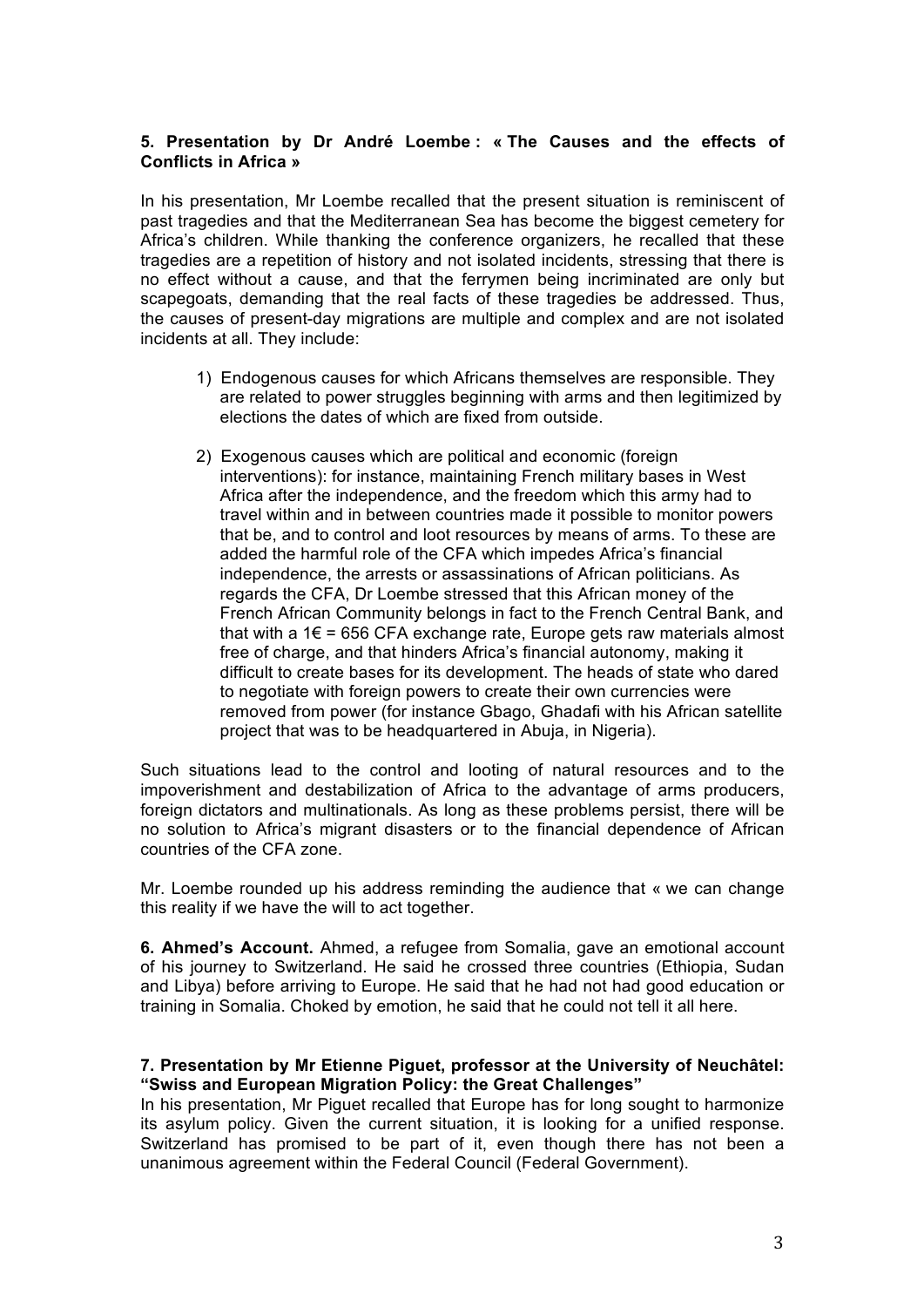He emphasized that in the 1960s during the cold war period, there were a few asylum-seekers (5000 – 45000 per annum), and that it was not difficult for Europe to agree on taking in and sharing Hungarian refugees (1956) and those from Czechoslovakia (1967-68). The geopolitical changes and the increased applications for asylum in the 1980s made things more difficult. However, the peaks reached during the wars in the Ex-Yugoslavia are an indication that the present situation is not new because Switzerland had had to cope with an average of 25000 asylumseekers per annum. Although the rise continued, moving from 300'000 to 600'000 asylum-seekers between 19990 and 2015, Switzerland has been able to contain it, compared with what obtains in some European countries. Mr Piguet recalled that Germany and the Scandinavia have taken more than half of the asylum-seekers in Europe. Greece, Italy and Cyprus also receive a lot of asylum-seekers, but the refugees pass leave those countries on their ways to other European countries.

In spite of the progress recorded in Europe (the 1990 Dublin Convention, the 2009 Lisbon Treaty), there remain two major sources of imbalance: the geography of the arrivals (almost half of the 660'000 applications for asylum filed in 2014 were recorded in Germany, Italy and Sweden) and the difference in rate at which different countries accept the initial applications. This lack of harmonization is one of the causes of the present problems. The European Commission stipulates a factor for distribution based on some criteria but that factor ought to be backed by one central European authority and followed by a clarification as to who would be beneficiary. The message that the door is now widely open should be avoided. Sources of access other than the sea should be guaranteed.

In relation to its population, Switzerland accepts more refugees than stipulated this distribution factor, but it is a rich country and can afford to do more. It is hoped that it will fully participate in decision-making at the European level.

#### **8. Salvatore Pitta's account « Watch the Med »<sup>2</sup>**

In his address, Mr Pitta explained that "Watch the Med" is a platform for taking the inventory of the deaths and violations of migrants' rights perpetrated along the European Union sea barriers. Its sphere of operation is the Mediterranean and the Canaries. It has one phone number as well as regional groups. Its first action (counting of ships) took place in 1992; it became operational since October 2014, and for Switzerland since January 2015.

«Watch the Med» also operates thanks to its boat «The Sea Watch » which navigates the Libyan territorial waters: 89 phone calls received between  $2^{nd}$  August and 2<sup>nd</sup> September 2015 from small boats made it possible to save thousands of lives. In June 2015, The Sea Watch provided first aid services in the form of drinking water and life jackets before the Frontex boats arrived.

The zone covered has become the most frequently controlled space by NATO, Frontex, Eurosur), yet people continue to die. Europe's responsibility is involved, given the fact that it is no longer possible to seek asylum at the embassies. "Watch the Med" expects assistance from the ambassadors present at this gathering, because it is no longer time to keep quiet, but to apportion responsibilities. In conclusion, Mr Pitta said the time has come to tell the truth, the truth has to be told to the European politicians, and that it is time to determine who is responsible for what. He militates for immigration without border, without tear and without visas.

 

<sup>2</sup>www.alarnphone.ch

One number irrespective of the origin of calls:  $++$  334 86 51 71 61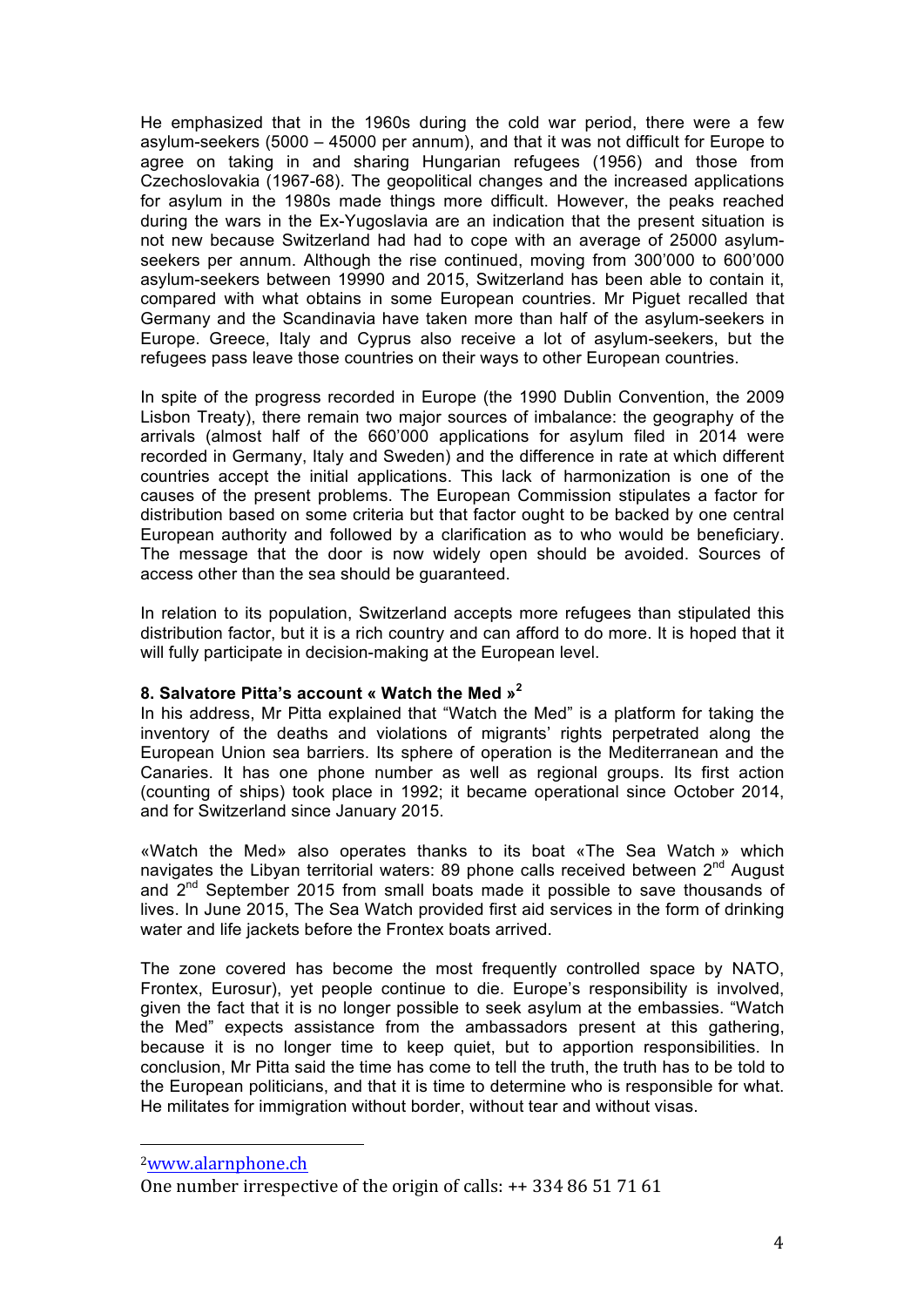**9. Projection of a film about** 13000 deaths which occurred since 2002 and the failure of such operations as Mare Nostrum and Triton, and comes to the conclusion that legal migration is the answer. "It is Pitching and We are Afraid"

## **10. Presentation by Mr Sylvain Astier of the Swiss Agency for Migration: "The Swiss Migration Policy"**

In his presentation, Mr Astier emphasized that the number of refugees rose tremendously between 2003 and 2014, particularly asylum-seekers from Eritrea, thus doubling the size of the African diaspora in Switzerland. As regards the labor market, half of the applications for employment were from North Africa. In 2015, 120000 of the 430000 who came to Europe passed through Italy, which is the route leading to Switzerland. 6 to 7 % of Africans have been naturalized. Most of the applications for Swiss visas are from South Africa and Egypt.

Internally, this creates integration and accommodation challenges for Switzerland, making it imperative to take into consideration the internal policy, the media interest and the public opinion, and externally, the coherence of the migration policy and the improvement of bilateral cooperation.

The Swiss migration policy is conceived in a global manner both for the countries concerned and the government. It involves partnerships with countries of origin (e.g. Nigeria, Tunisia) and by a coherent approach and dialogue. Its implementation depends on the political situations in third countries and the nature of bilateral, economic and migration relations with Switzerland. It comprises different types of projects designed to check irregular immigration (development, training, etc.), local protection, return assistance or capacity-building. Mr. Astier highlighted the police cooperation between Nigeria and Switzerland, as well as micro-credit projects in Guinea and capacity-building for Guinean diplomats in Switzerland.

The perspectives are mutual for both Switzerland and the countries concerned: to strengthen interdepartmental cooperation, maintain dialogue, step up negotiations, nurture existing partnerships and initiate new dialogues and adapt the migration agenda to that of the European Union.

## **11. Samson Kidane's account**

It is not easy for Samson Kidane, an Eritrean refugee who has been in Switzerland for 7 years, to address this audience. He wants to forget what he went through and at the same time be the voice for those who are suffering and dying. After giving an overview of the situation in his country, he told of how he fled through Sudan, Libya, the Mediterranean Sea, and Italy with series of difficult incidents and events.

## **12. Mathias Ekha's presentation on the Impact of the European Migration policy on Switzerland.**

Mr Mathias Ekha briefly presented an image typical of migration disasters with a small boat overfilled with migrants. He is of the view that it is impossible to stop the current immigration. He presented the EU migration statistics which change daily (447000 immigrants recorded recently).

Next, Mathias Ekah made a thorough analysis of the direct causes of the current migration problem, namely human trafficking and sex business (80% of Nigerian women who come to Europe do so for prostitution), torture that asylum-seekers are subjected to in the Middle East (Israel, Lebanon, Jordan, etc.), the problems faced at